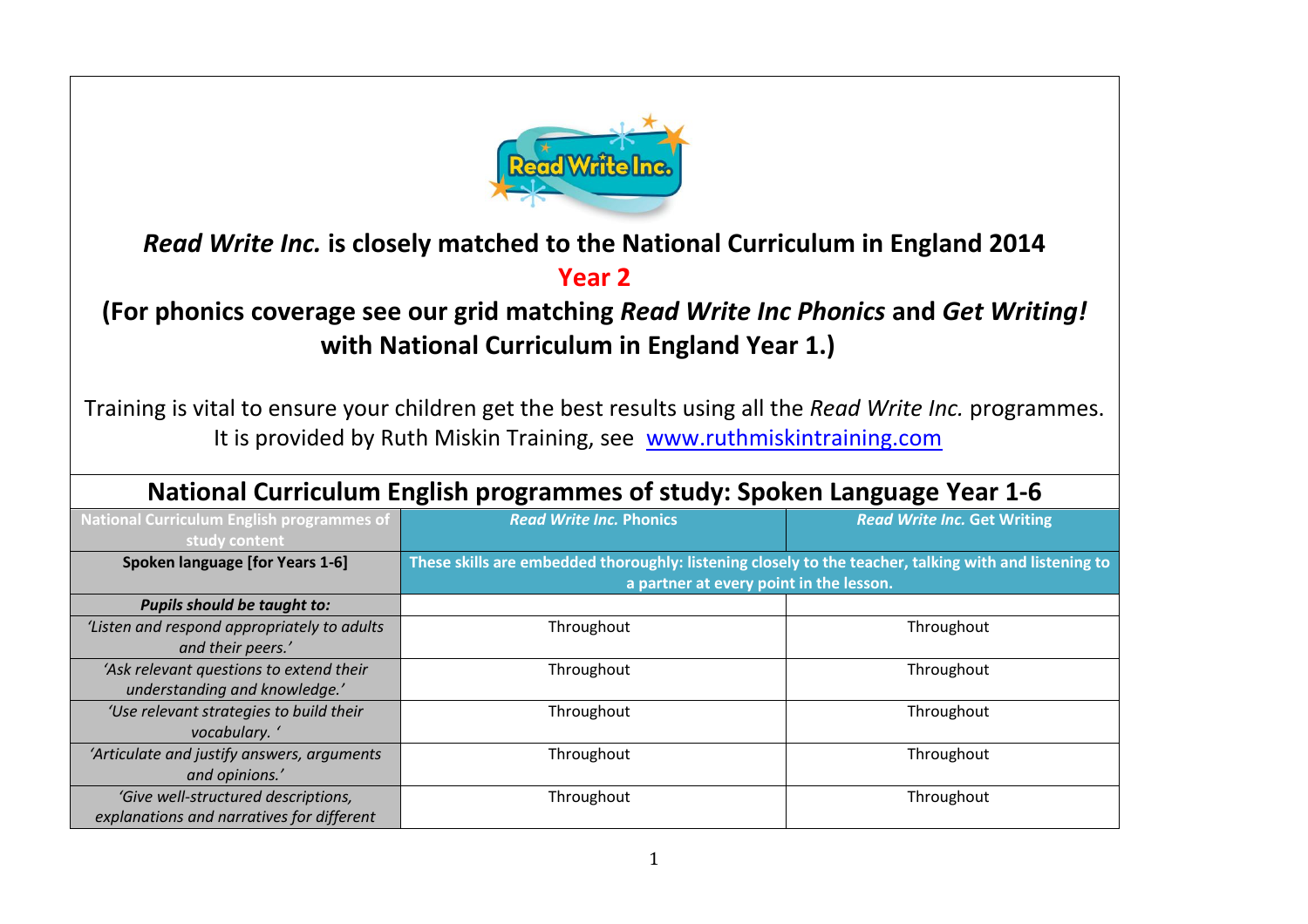| purposes, including for expressing feelings.'    |                                                                                                      |                                 |
|--------------------------------------------------|------------------------------------------------------------------------------------------------------|---------------------------------|
| 'Maintain attention and participate actively     | Throughout                                                                                           | Throughout                      |
| in. collaborative conversations, staying on      |                                                                                                      |                                 |
| topic and initiating and responding to           |                                                                                                      |                                 |
| comments.'                                       |                                                                                                      |                                 |
| 'Use spoken language to develop                  | Throughout                                                                                           | Throughout                      |
| understanding through speculating,               |                                                                                                      |                                 |
| hypothesising, imagining and exploring           |                                                                                                      |                                 |
| ideas.                                           |                                                                                                      |                                 |
| 'Speak audibly and fluently with an              | Throughout                                                                                           | Throughout                      |
| increasing command of Standard English.'         |                                                                                                      |                                 |
| 'Participate in discussions, presentations,      | Throughout                                                                                           | Throughout                      |
| performances, role play, improvisations and      |                                                                                                      |                                 |
| debates.'                                        |                                                                                                      |                                 |
| 'Gain, maintain and monitor the interest of      | Throughout                                                                                           | Throughout                      |
| the listener(s).'                                |                                                                                                      |                                 |
| 'Consider and evaluate different viewpoints,     | Throughout                                                                                           | Throughout                      |
| attending to and building on the                 |                                                                                                      |                                 |
| contributions of others.'                        |                                                                                                      |                                 |
| 'Select and use appropriate registers for        | Throughout                                                                                           | Throughout                      |
| effective communication.'                        |                                                                                                      |                                 |
| <b>National Curriculum English programmes of</b> | <b>Read Write Inc. Literacy and Language</b>                                                         | <b>Read Write Inc. Spelling</b> |
| study content                                    |                                                                                                      |                                 |
| Spoken language [for Years 1-6]                  | Developing children's confidence and ability in their                                                |                                 |
|                                                  | spoken language and listening skills is an integral                                                  |                                 |
|                                                  | part of the Literacy and Language programme,<br>throughout all year groups. Rules for discussion are |                                 |
|                                                  | explicitly taught and there is a poster for 'Effective                                               |                                 |
|                                                  | discussion' that can be printed out and displayed in                                                 |                                 |
|                                                  | the classroom.                                                                                       |                                 |
| Pupils should be taught to:                      |                                                                                                      |                                 |
| 'Listen and respond appropriately to adults      | The teaching sequence in every unit involves                                                         |                                 |
| and their peers.'                                | listening and responding to both the teacher and                                                     |                                 |
|                                                  | partners. The TTYP (Turn To Your Partner) and MTYT                                                   |                                 |
|                                                  | (My Turn Your Turn) signals are embedded from the                                                    |                                 |
|                                                  | start of the programme, so that frequent, structured                                                 |                                 |
|                                                  | discussion flows naturally through every unit.                                                       |                                 |
|                                                  |                                                                                                      |                                 |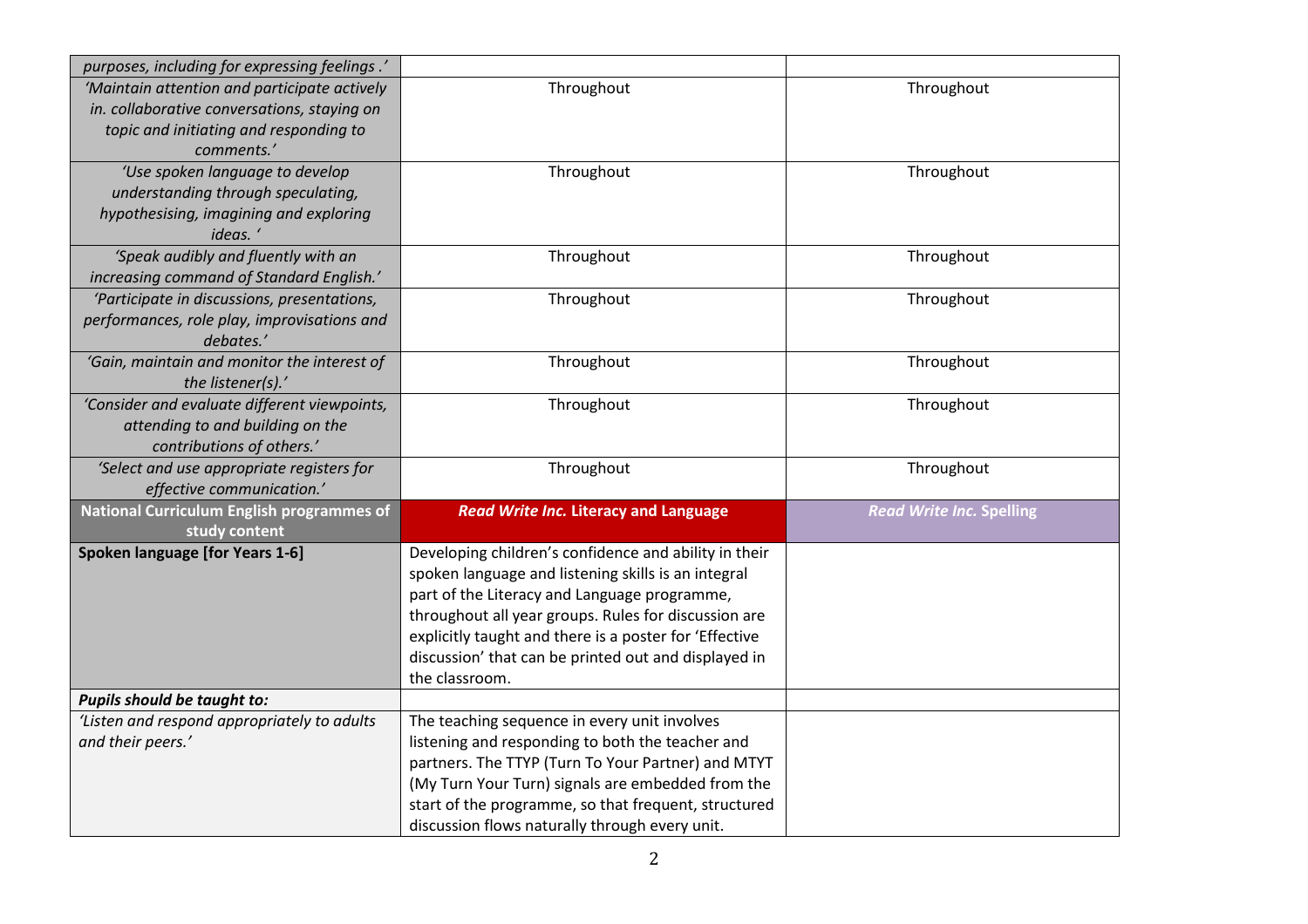| 'Ask relevant questions to extend their       | Questions are encouraged throughout the                 |  |
|-----------------------------------------------|---------------------------------------------------------|--|
| understanding and knowledge.'                 | programme, including a Big Question discussion at       |  |
|                                               | the end of Days 1-8 in every unit. These questions      |  |
|                                               | explore an idea linked to an aspect of the text         |  |
|                                               | covered each day. Children vote to explore one of       |  |
|                                               |                                                         |  |
|                                               | the questions as a Very Big Question in a sustained     |  |
|                                               | 20-30 minute discussion in every unit.                  |  |
| 'Use relevant strategies to build their       | Listening carefully to texts and rehearsing orally      |  |
| vocabulary.'                                  | what they want to write all help to build the           |  |
|                                               | children's vocabulary.                                  |  |
| 'Articulate and justify answers, arguments    | See notes above on Big Questions and Very Big           |  |
| and opinions.'                                | Questions.                                              |  |
| 'Give well-structured descriptions,           | Partner work is continually used for children to        |  |
| explanations and narratives for different     | practise their descriptions, explanations and           |  |
| purposes, including for expressing feelings.' | narratives for a variety of purposes.                   |  |
| 'Maintain attention and participate actively  | See notes above on Big Questions and Very Big           |  |
| in collaborative conversations, staying on    | Questions.                                              |  |
| topic and initiating and responding to        |                                                         |  |
| comments.'                                    |                                                         |  |
| 'Use spoken language to develop               | Discussion with partners, in groups and as a class is   |  |
| understanding through speculating,            | used throughout the programme to explore ideas          |  |
| hypothesising, imagining and exploring        | and predict outcomes.                                   |  |
| ideas.'                                       |                                                         |  |
| 'Speak audibly and fluently with an           | Frequent invitations for partners to share their ideas  |  |
| increasing command of Standard English.'      | in front of the class, encourages confidence in         |  |
|                                               | speaking audibly and fluently - and in Standard         |  |
|                                               | English.                                                |  |
| 'Participate in discussions, presentations,   | A wide variety of oral work is contained in all units,  |  |
| performances, role play, improvisations and   | including discussion, performances and role play.       |  |
| debates.'                                     |                                                         |  |
| 'Gain, maintain and monitor the interest of   | Children will become more skilled at this through the   |  |
| the listener(s).'                             | continual paired, group and whole class oral work.      |  |
| 'Consider and evaluate different viewpoints,  | These skills will be particularly honed through the     |  |
| attending to and building on the              | extended discussion during the Very Big Question        |  |
| contributions of others.'                     | sessions.                                               |  |
| 'Select and use appropriate registers for     | Children will practise these skills through the regular |  |
| effective communication.'                     | oral activities which cover a wide variety of spoken    |  |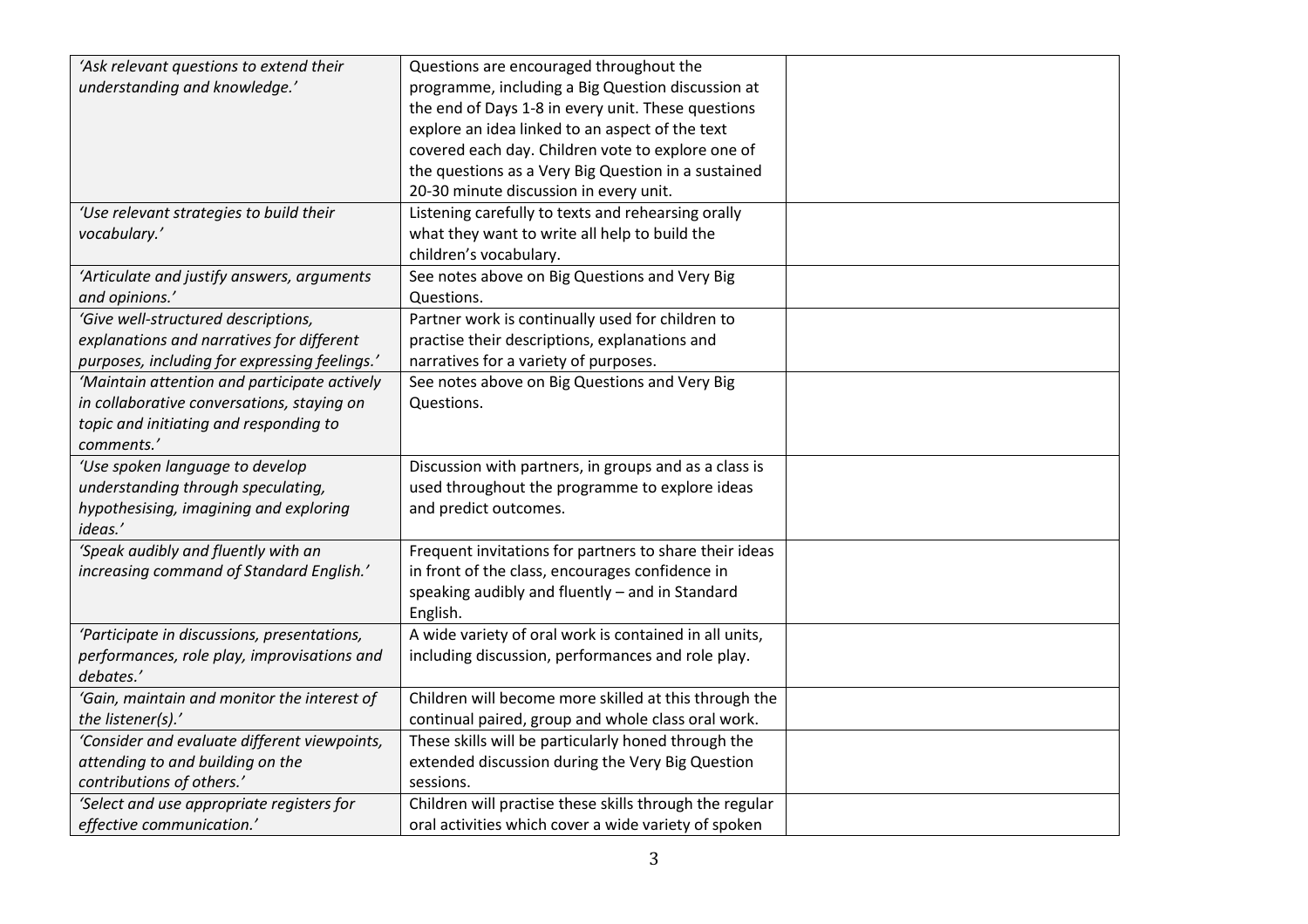|--|

| <b>National Curriculum English programmes of study Year 2</b>    |                                                       |                                                  |
|------------------------------------------------------------------|-------------------------------------------------------|--------------------------------------------------|
| <b>National Curriculum English programmes of</b><br>study Year 2 | <b>Read Write Inc. Literacy and Language</b>          | <b>Read Write Inc. Spelling</b>                  |
| <b>Reading - word reading</b>                                    |                                                       |                                                  |
| Pupils should be taught to:                                      |                                                       |                                                  |
| 'Continue to apply phonic knowledge and                          |                                                       | Throughout Year 2 programme.                     |
| skills as the route to decode words until                        |                                                       |                                                  |
| automatic decoding has become embedded.'                         |                                                       |                                                  |
| 'Read accurately by blending the sounds in                       |                                                       | Throughout Year 2 programme.                     |
| words that contain the graphemes taught so                       |                                                       |                                                  |
| far.'                                                            |                                                       |                                                  |
|                                                                  |                                                       |                                                  |
| 'Read accurately words of two or more                            |                                                       | Throughout Year 2 programme.                     |
| syllables that contain the same graphemes as<br>above.'          |                                                       |                                                  |
| 'Read words containing common suffixes.'                         |                                                       | Practice Book 2A Unit 3, Unit 4, Unit 5, Unit 8, |
|                                                                  |                                                       | Unit 9, Unit 12, Unit 13, Unit 14.               |
|                                                                  |                                                       | Practice Book 2B Unit 2, Unit 3, Unit 4, Unit 6, |
|                                                                  |                                                       | Unit 7, Unit 11, Unit 12, Unit 13, Unit 15.      |
| 'Read further common exception words.'                           |                                                       | Practice Book 2A Special focus 1: Red words.     |
|                                                                  |                                                       | Practice Book 2A Special focus 3: Red words.     |
|                                                                  |                                                       | Practice Book 2B Special focus 1: Red words.     |
| 'Read most words quickly and accurately,                         | Continual reading practice through all texts          |                                                  |
| without overt sounding and blending.'                            | encountered in Anthology 2 and additional texts       |                                                  |
|                                                                  | within the teaching materials.                        |                                                  |
| 'Read aloud books closely matched to their                       | All fiction and non-fiction texts in Anthology 2      |                                                  |
| improving phonic knowledge, sounding out                         | and additional texts within the teaching              |                                                  |
| unfamiliar words accurately.'                                    | materials.                                            |                                                  |
| 'Re-read these books to build up their fluency                   | All fiction and non-fiction texts in Anthology 2. All |                                                  |
| and confidence in word reading.'                                 | texts are approached in a staged way, building        |                                                  |
|                                                                  | confidence in reading.                                |                                                  |
| <b>Reading - comprehension</b>                                   |                                                       |                                                  |
| <b>Pupils should be taught to:</b>                               |                                                       |                                                  |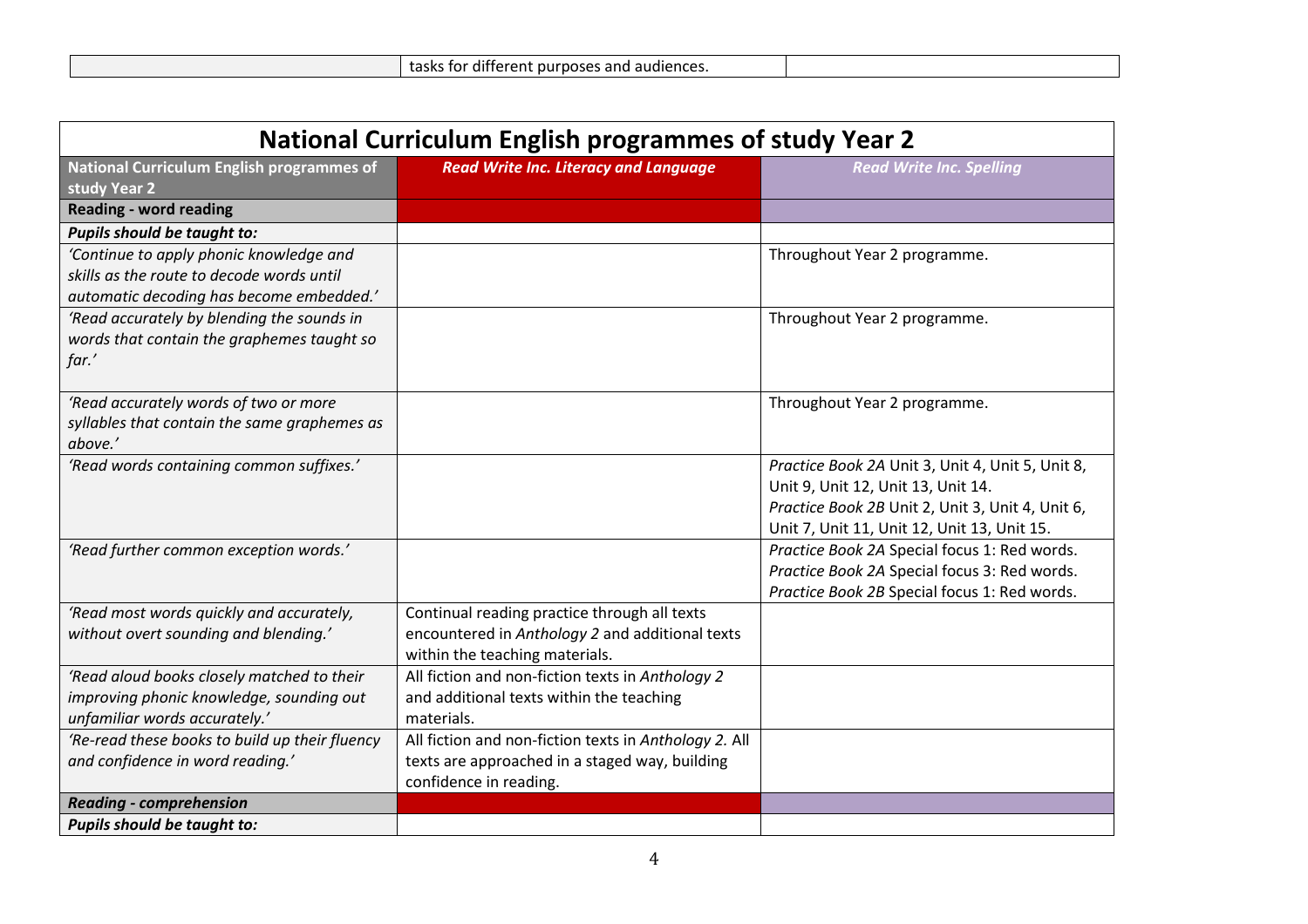| 'Develop pleasure in reading, motivation to                                                                                                                                                                           | All fiction and non-fiction texts in Anthology 2                                                                                                                                                                                                                                                                                                                                                                                                                                                                                                                                                                          |  |
|-----------------------------------------------------------------------------------------------------------------------------------------------------------------------------------------------------------------------|---------------------------------------------------------------------------------------------------------------------------------------------------------------------------------------------------------------------------------------------------------------------------------------------------------------------------------------------------------------------------------------------------------------------------------------------------------------------------------------------------------------------------------------------------------------------------------------------------------------------------|--|
| read, vocabulary and understanding by:                                                                                                                                                                                | and associated teaching materials                                                                                                                                                                                                                                                                                                                                                                                                                                                                                                                                                                                         |  |
| Listening to, discussing and expressing<br>$\bullet$<br>views about a wide range of<br>contemporary and classic poetry,<br>stories and non-fiction at a level beyond<br>that at which they can read<br>independently. | Year 2. All units cover a variety of fiction and non-<br>fiction texts, both in the Anthology and teaching<br>materials.<br>Unit 1 – Picture book, story with familiar setting,<br>explanation text.<br>Unit 2 - Rhyming picture book, variety of poems,<br>non-chronological report.<br>Unit 3 - Picture book, playscript, persuasive<br>writing.<br>Unit 4 - Picture book, traditional tale, instruction<br>text.<br>Unit 5 - Picture book, story with familiar setting,<br>communication texts (email and letter).<br>Unit 6 - Picture book, fantasy story, information                                                |  |
|                                                                                                                                                                                                                       | text.                                                                                                                                                                                                                                                                                                                                                                                                                                                                                                                                                                                                                     |  |
| Discussing the sequence of events in<br>books and how items of information are<br>related.                                                                                                                            | Discussion about sequence of events and how<br>information is related, is built into the teaching<br>process in all units, relating to the Anthology<br>texts.                                                                                                                                                                                                                                                                                                                                                                                                                                                            |  |
| Becoming increasingly familiar with and<br>retelling a wider range of stories, fairy<br>stories and traditional tales.                                                                                                | Fiction texts for Year 2:<br>Cottonwool Colin by Jeanne Willis and Tony<br>$\bullet$<br>Ross (A picture book).<br>Sister for Sale by Adrian Bradbury (A story<br>with a familiar setting).<br>The Fish Who Could Wish by John Bush and<br>Korky Paul (A picture book).<br>Little Croc's Purse by Lizzie Finlay (A picture<br>$\bullet$<br>book).<br>Oh Gnome! By Lou Kuenzler (A playscript).<br>Billy Monster's Daymare by Alan Durant<br>and Ross Collins (A picture book).<br>Beauty and the Beast by Gill Howell (A<br>traditional tale).<br>The Night Shimmy by Gwen Strauss and<br>Anthony Browne (A picture book). |  |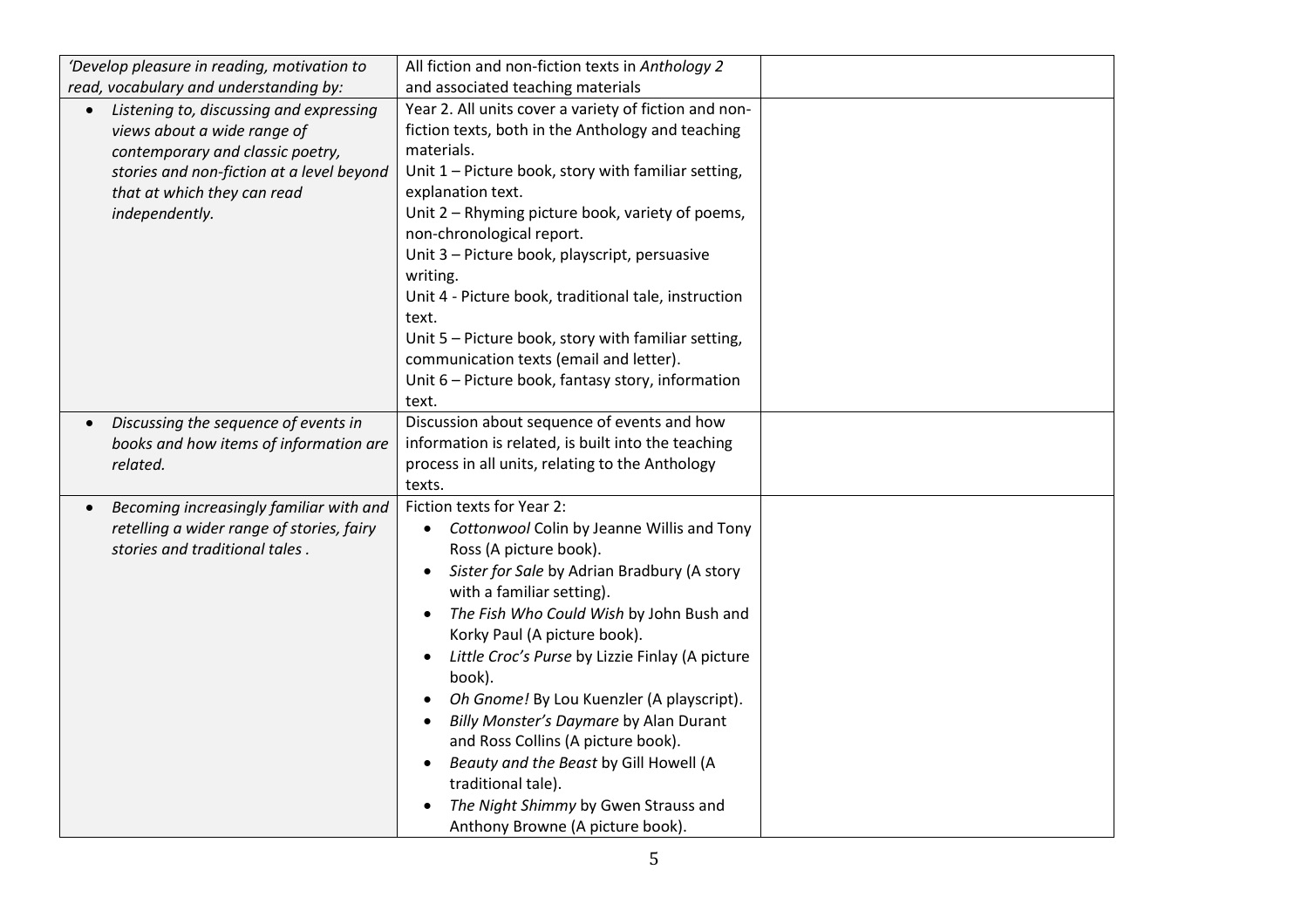|                                                                                                                                                                                      | Chatterbox Ben by Adrian Bradbury (A<br>story with a familiar setting).                                                                                                                                                                                                                                                                                                                                                                                              |  |
|--------------------------------------------------------------------------------------------------------------------------------------------------------------------------------------|----------------------------------------------------------------------------------------------------------------------------------------------------------------------------------------------------------------------------------------------------------------------------------------------------------------------------------------------------------------------------------------------------------------------------------------------------------------------|--|
|                                                                                                                                                                                      | G.E.M. by Jane Clarke and Garry Parsons (A<br>picture book).                                                                                                                                                                                                                                                                                                                                                                                                         |  |
|                                                                                                                                                                                      | Chocolate Planet by Jon Blake (A story set<br>in a fantasy world).                                                                                                                                                                                                                                                                                                                                                                                                   |  |
|                                                                                                                                                                                      | Suggestions for appropriate wider reading are<br>also provided in the Year 2 Handbook.                                                                                                                                                                                                                                                                                                                                                                               |  |
| Being introduced to non-fiction books<br>that are structured in different ways.                                                                                                      | Non-fiction texts for Year 2, all of which are<br>structured in different ways:<br>'Parents and their Young' (An explanation).<br>'Journey to the Deep' (A non-chronological<br>text).<br>'The Super Car Boot Toy Sale!', 'Gnome,<br>Sweet Gnome!' (Persuasive writing).<br>'How to Turn a Class Hamster into a<br>Dinosaur' (An instruction text).<br>'Thrill City' - Email and Letter<br>$\bullet$<br>(Communication texts).<br>'Chocolate' (An information text). |  |
| Recognising simple recurring literary<br>$\bullet$<br>language in stories and poetry.                                                                                                | Year 2 Unit 2 focuses on repetition, rhythm and<br>rhyme in poetry.<br>Year 2 Unit 4 focus on Special phrases used in<br>fairy tales.                                                                                                                                                                                                                                                                                                                                |  |
| Discussing and clarifying the meanings<br>$\bullet$<br>of words, linking new meanings to<br>known vocabulary.                                                                        | Vocabulary development throughout the Year 2<br>programme, triggered from Anthology texts but<br>expanding to cover other sources and ideas                                                                                                                                                                                                                                                                                                                          |  |
| Discussing their favourite words and<br>phrases.                                                                                                                                     | Identification and discussion of favourite words<br>and phrases is an integral part of the teaching<br>programme and included in all Word power<br>activities.                                                                                                                                                                                                                                                                                                       |  |
| Continuing to build up a repertoire of<br>$\bullet$<br>poems learnt by heart, appreciating<br>these and reciting some, with<br>appropriate intonation to make the<br>meaning clear.' | Year 2 Unit 2, reading poetry with appropriate<br>expression and intonation, leading to group<br>performance of poetry learnt by heart and with<br>appropriate gestures, pace, volume, pauses and<br>intonation.                                                                                                                                                                                                                                                     |  |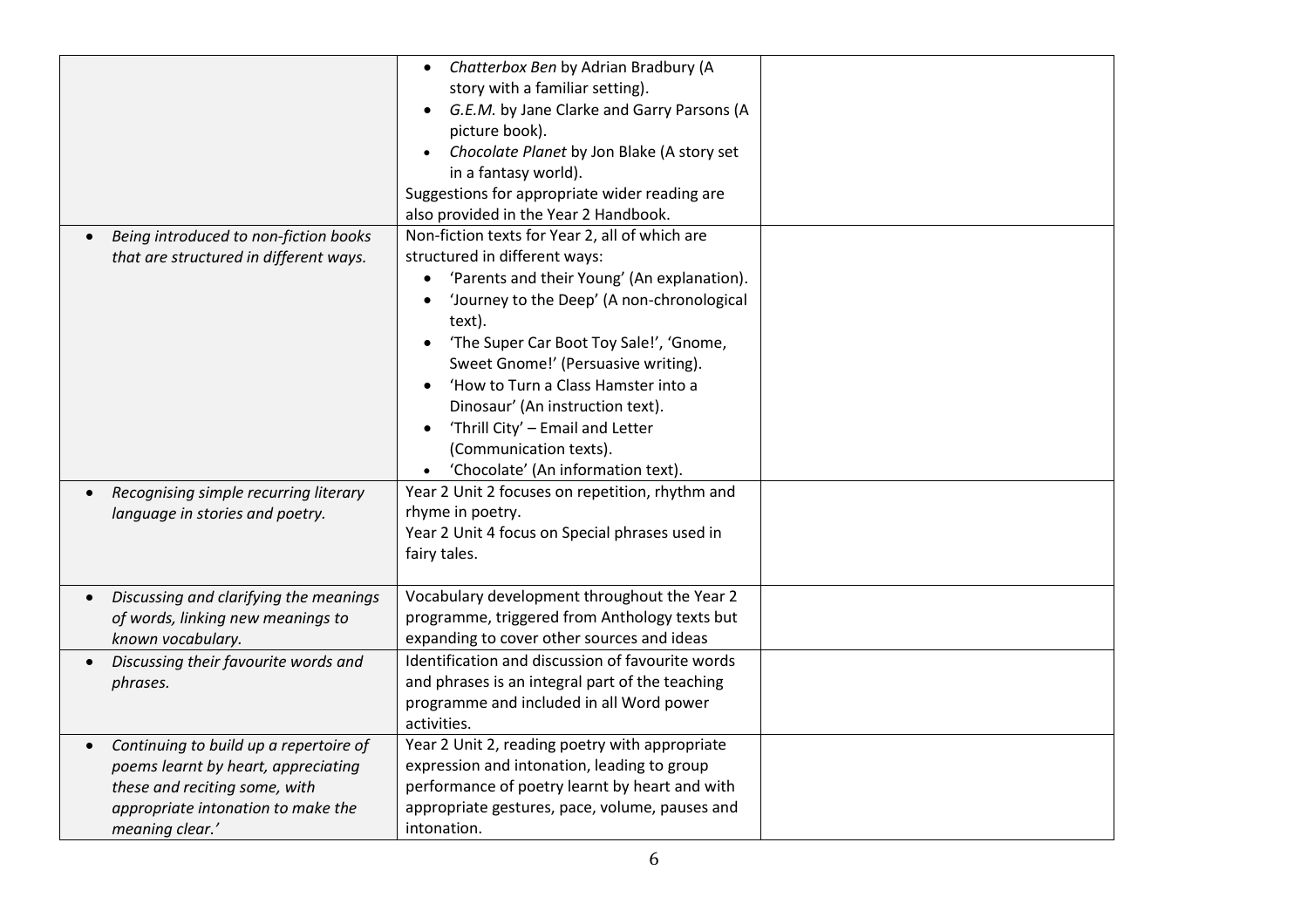| 'Understand both the books that they can            | Throughout the programme.                          |                       |
|-----------------------------------------------------|----------------------------------------------------|-----------------------|
| already read accurately and fluently and            |                                                    |                       |
| those that they listen to by:                       |                                                    |                       |
| Drawing on what they already know or<br>$\bullet$   | Built into the three-layer approach to all new     |                       |
| on background information and                       | texts.                                             |                       |
| vocabulary provided by the teacher.                 |                                                    |                       |
| Checking that the text makes sense to<br>$\bullet$  | Built into the three-layer approach to all new     |                       |
| them as they read and correcting                    | texts.                                             |                       |
| inaccurate reading.                                 |                                                    |                       |
| Making inferences on the basis of what<br>$\bullet$ | Built into the three-layer approach to all new     |                       |
| is being said and done.                             | texts.                                             |                       |
| Answering and asking questions.<br>$\bullet$        | Encouraged throughout the teaching programme       |                       |
|                                                     | with regular oral activities, including the weekly |                       |
|                                                     | consideration of Big Questions.                    |                       |
| Predicting what might happen on the<br>$\bullet$    | Built into the three-stage approach to all new     |                       |
| basis of what has been read so far.'                | texts.                                             |                       |
| 'Participate in discussion about books, poems       | Discussion is an integral part of the programme.   |                       |
| and other works that are read to them and           | Rules for discussion are clearly set out for the   |                       |
| those that they can read for themselves,            | whole programme, ensuring children learn how       |                       |
| taking turns and listening to what others say.'     | to speak, listen and discuss with a partner, in a  |                       |
|                                                     | group and in a whole-class situation.              |                       |
| 'Explain and discuss their understanding of         | As above. Children are encouraged to discuss       |                       |
| books, poems and other material, both those         | other texts that they have read and listened to    |                       |
| that they listen to and those that they read for    | which link to those they are studying in the       |                       |
| themselves.'                                        | programme.                                         |                       |
| <b>Writing - transcription</b>                      |                                                    |                       |
| Pupils should be taught to:                         |                                                    |                       |
| 'Spell by:                                          |                                                    |                       |
| Segmenting spoken words into<br>$\bullet$           |                                                    | Throughout programme. |
| phonemes and representing these by                  |                                                    |                       |
| graphemes, spelling many correctly.                 |                                                    |                       |
| Learning new ways of spelling                       |                                                    | Throughout programme. |
| phonemes for which one or more                      |                                                    |                       |
| spellings are already known, and learn              |                                                    |                       |
| some words with each spelling,                      |                                                    |                       |
| including a few common homophones.                  |                                                    |                       |
| Learning to spell common exception                  |                                                    | Word banks online.    |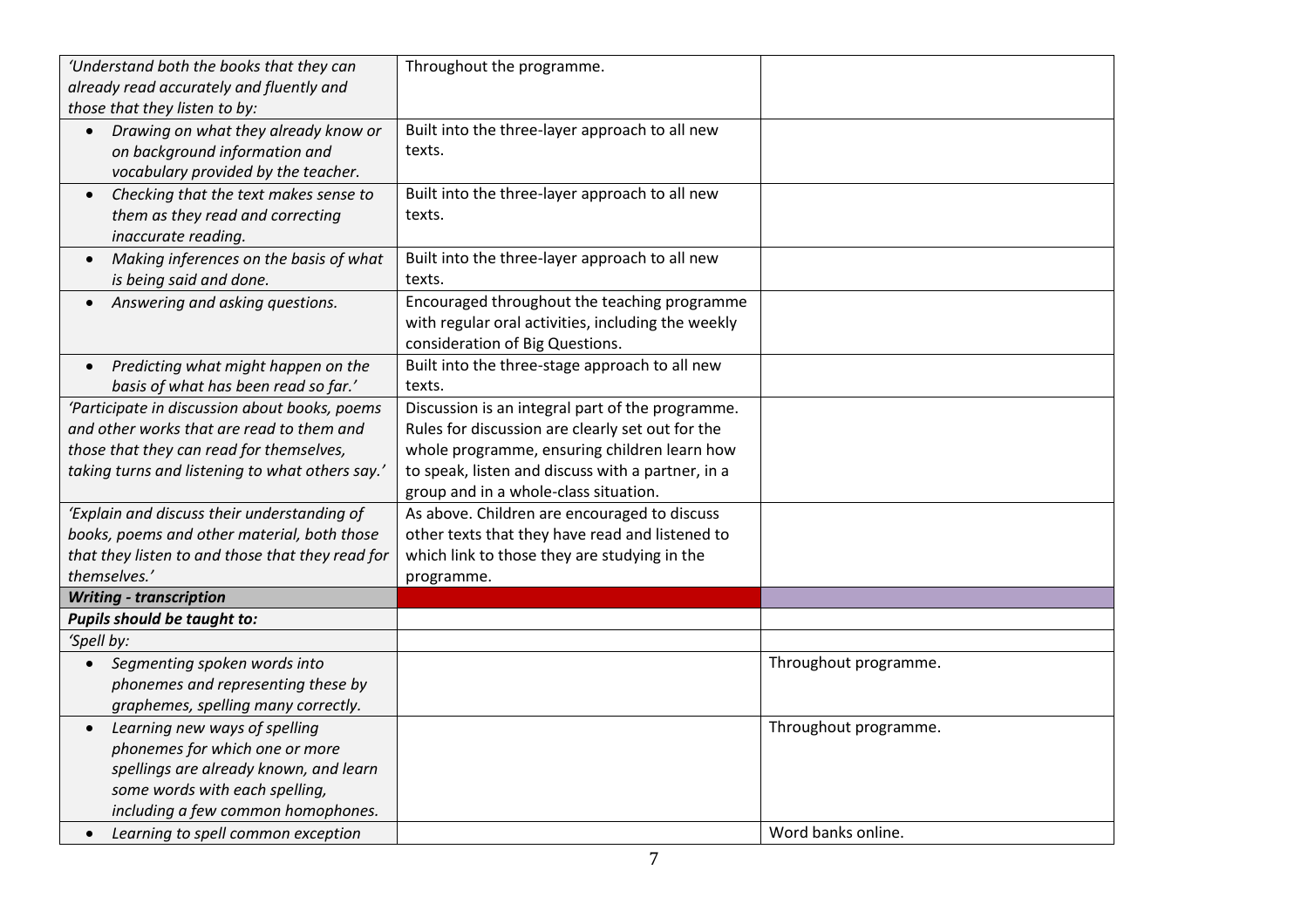| words.                                           |                                                                                              | Jumping Red words - every unit.                    |
|--------------------------------------------------|----------------------------------------------------------------------------------------------|----------------------------------------------------|
| Learning to spell more words with                | Year 2 Unit 5                                                                                | Practice Book 2A Special focus 5: Contractions     |
| contracted forms.                                |                                                                                              | and apostrophes (p.40).                            |
|                                                  |                                                                                              | Practice Book 2B Special focus 6: Contractions     |
|                                                  |                                                                                              | and apostrophes (p.43).                            |
| Learning the possessive apostrophe               | Year 2 Unit 3                                                                                | Practice Book 2A Special focus 7: Possessive       |
| (singular).                                      |                                                                                              | apostrophes (p.54).                                |
|                                                  |                                                                                              | Practice Book 2B Special focus 7: Possessive       |
|                                                  |                                                                                              | apostrophes (p.43).                                |
| Distinguishing between homophones<br>$\bullet$   |                                                                                              | Practice Book 2A Special focus 2: Homophones       |
| and near-homophones.'                            |                                                                                              | $(p.19)$ .                                         |
| 'Add suffixes to spell longer words,             | Year 2 Unit 1 (-ful, -less).                                                                 | Practice Book 2B Unit 13: Adding the suffix -      |
| including -ment, -ness, -ful, -less, -ly .'      | Year 2 Unit 2 (-ing, -er, -est).                                                             | ment (p.44).                                       |
|                                                  |                                                                                              | Practice Book 2B Unit 6: Adding the suffix -ness   |
|                                                  |                                                                                              | 1 (p.19), and Adding the suffix -ness 2 (p.23).    |
|                                                  |                                                                                              | Practice Book 2B Unit 11: Adding the suffix -ful   |
|                                                  |                                                                                              | $(p.37)$ .                                         |
|                                                  |                                                                                              | Practice Book 2B Unit 12: Adding the suffix - less |
|                                                  |                                                                                              | $(p.40)$ .                                         |
|                                                  |                                                                                              | Practice Book 2A Unit 5: Adding the suffix -ly     |
|                                                  |                                                                                              | $(p.20)$ .                                         |
| 'Apply spelling rules and guidance, as listed in |                                                                                              | See Appendix 1 grid below.                         |
| <b>English Appendix 1.'</b>                      |                                                                                              |                                                    |
| 'Write from memory simple sentences              |                                                                                              | Dictation activities in every unit, throughout the |
| dictated by the teacher that include words       |                                                                                              | programme.                                         |
| using the gpcs, common exception words and       |                                                                                              |                                                    |
| punctuation taught so far.'                      |                                                                                              |                                                    |
| <b>Writing - handwriting</b>                     |                                                                                              |                                                    |
| Pupils should be taught to:                      |                                                                                              |                                                    |
| 'Form lower-case letters of the correct size     |                                                                                              |                                                    |
| relative to one another.'                        |                                                                                              |                                                    |
| 'Start using some of the diagonal and            |                                                                                              |                                                    |
| horizontal strokes needed to join letters and    |                                                                                              |                                                    |
| understand which letters, when adjacent to       |                                                                                              |                                                    |
| one another, are best left unjoined.'            | Guidance on teaching handwriting is provided in the Read, Write, Inc. Get Writing! Handbook. |                                                    |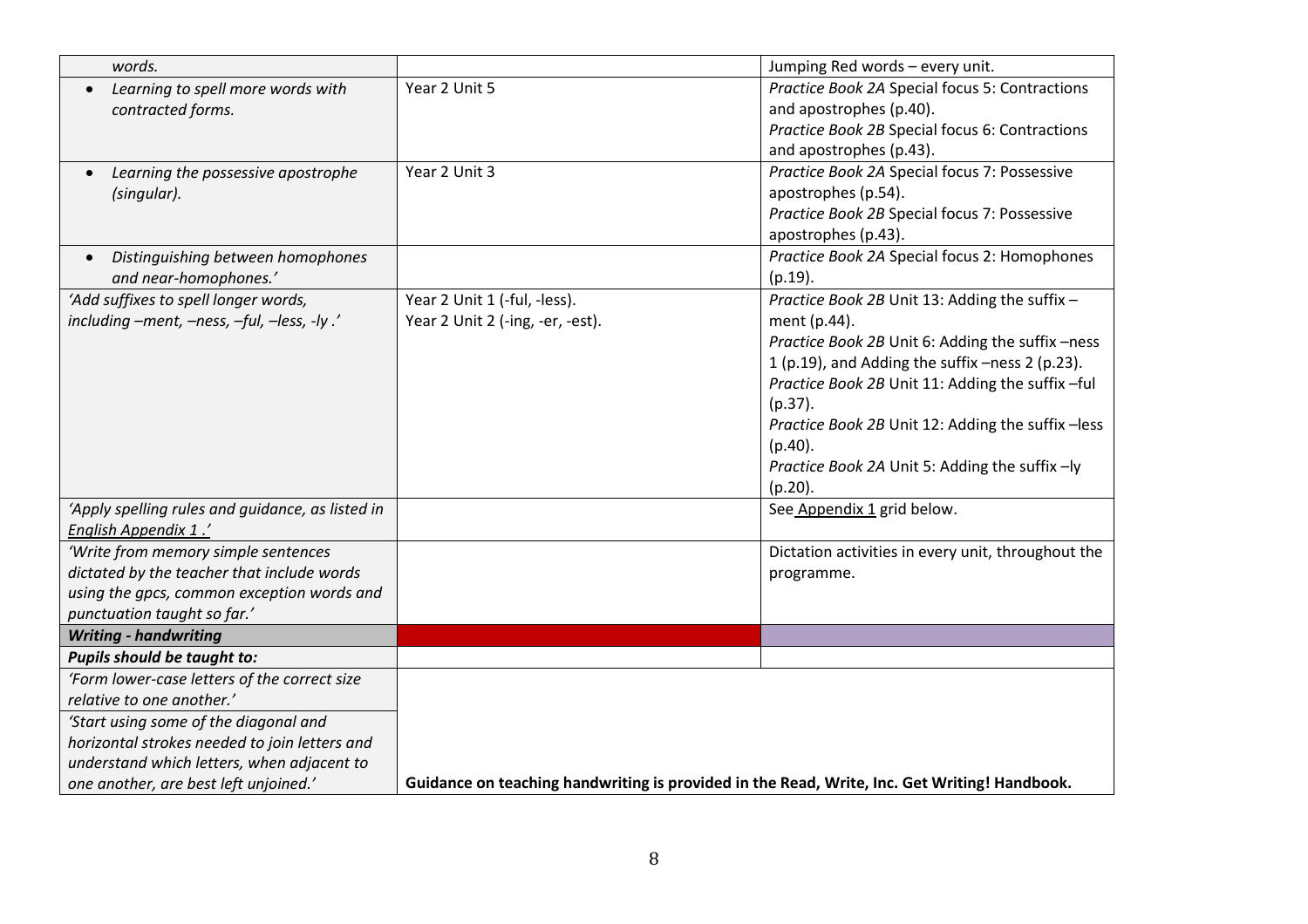| 'Write capital letters and digits of the correct<br>size, orientation and relationship to one<br>another and to lower case letters.'<br>'Use spacing between words that reflects the<br>size of the letters.' | Training for teachers is provided by Ruth Miskin Training, see www.ruthmiskintraining.com                                                                                                                                                                                                                                                 |  |
|---------------------------------------------------------------------------------------------------------------------------------------------------------------------------------------------------------------|-------------------------------------------------------------------------------------------------------------------------------------------------------------------------------------------------------------------------------------------------------------------------------------------------------------------------------------------|--|
| <b>Writing - composition</b>                                                                                                                                                                                  |                                                                                                                                                                                                                                                                                                                                           |  |
| Pupils should be taught to:                                                                                                                                                                                   |                                                                                                                                                                                                                                                                                                                                           |  |
| 'Develop positive attitudes towards and<br>stamina for writing by:                                                                                                                                            | The three-layer structure for writing, which runs<br>throughout the programme, is designed to develop<br>positive attitudes and stamina for writing.                                                                                                                                                                                      |  |
| Writing narratives about personal<br>experiences and those of others (real<br>and fictional).                                                                                                                 | Year 2 Unit 2- Writing a story about friendships in<br>school.<br>Year 2 Unit 4 - Writing a new fairy tale.<br>Year 2 U5 - Writing a diary entry about something.<br>that happened to a fictional character.<br>Year 2 Unit 6 - Writing a fantasy story.                                                                                  |  |
| Writing about real events.                                                                                                                                                                                    | Year 2 Unit 2 - Writing non-chronological report<br>about shipwrecks.                                                                                                                                                                                                                                                                     |  |
| Writing poetry.                                                                                                                                                                                               | Year 2 Unit 2 - Writing a shape poem, using<br>kennings.                                                                                                                                                                                                                                                                                  |  |
| Writing for different purposes.'                                                                                                                                                                              | Year 2 Unit 1 - Writing to explain.<br>Year 2 Unit 2 - Writing a non-chronological report.<br>Year 2 Unit 3 - Writing to persuade.<br>Year 2 Unit 4 - Writing an instruction text.<br>Year 2 Unit 5 - Writing to communicate, using<br>formal and informal texts (a letter and an email).<br>Year 2 Unit 6 - Writing an information text. |  |
| 'Consider what they are going to write before<br>beginning by:                                                                                                                                                | The three-layer structure for writing, which runs<br>throughout the programme, is designed to develop<br>rigorous planning strategies before the main<br>writing begins.                                                                                                                                                                  |  |
| Planning or saying out loud what they<br>are going to write about.                                                                                                                                            | Throughout, often using partner work.                                                                                                                                                                                                                                                                                                     |  |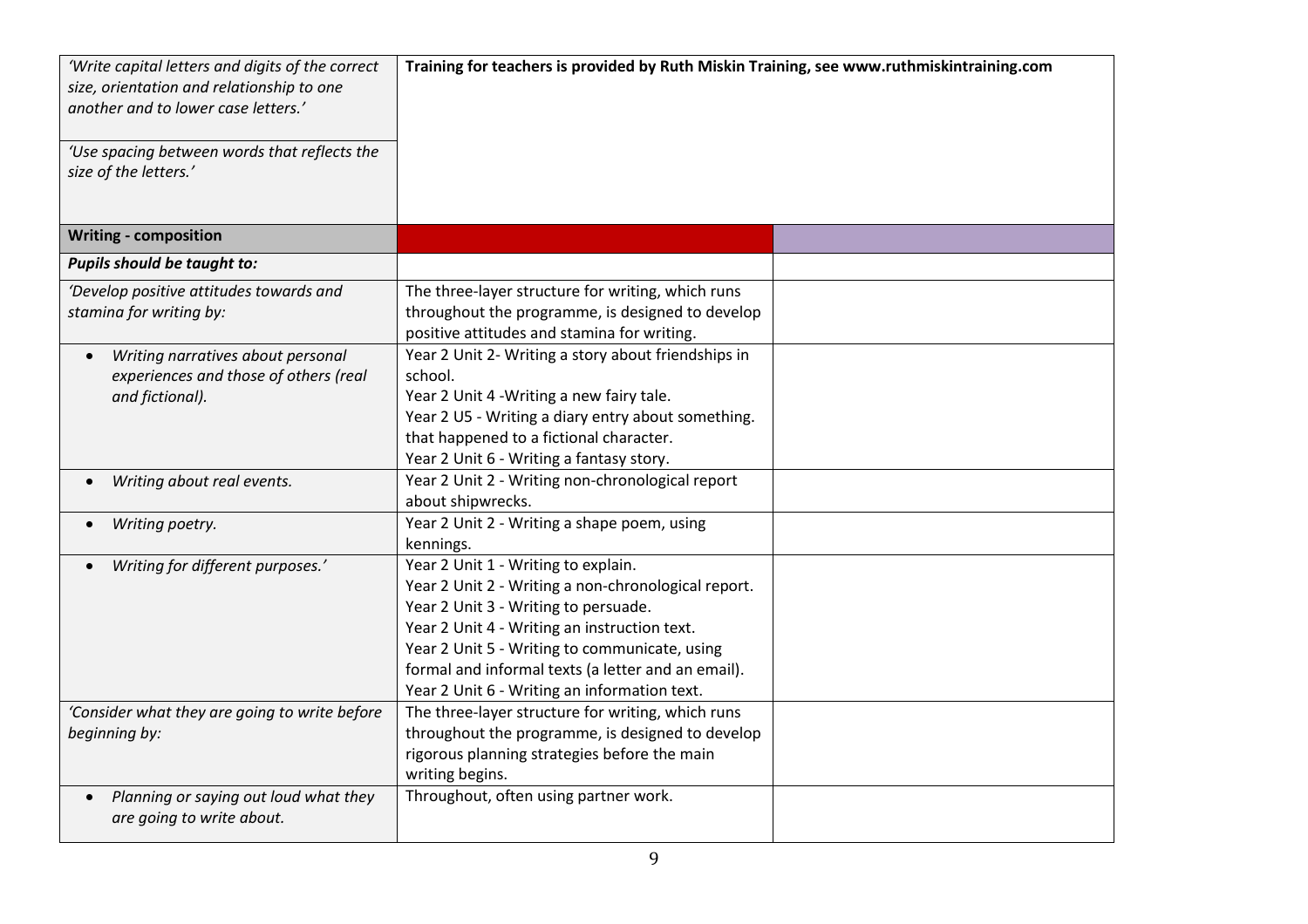| Writing down ideas and/or key words,              | Use of Personal logs to note main ideas, key words |  |
|---------------------------------------------------|----------------------------------------------------|--|
| including new vocabulary.                         | and new vocabulary, is encouraged throughout the   |  |
|                                                   | programme.                                         |  |
|                                                   | Class logs are used to remind students of the most |  |
|                                                   | pertinent ideas, and to demonstrate effective use  |  |
|                                                   | of Personal logs.                                  |  |
| Encapsulating what they want to say,              | Throughout, encouraging use of precise but         |  |
| sentence by sentence.'                            | powerful language. Class logs are used to display  |  |
|                                                   | successful examples of children's written work.    |  |
| 'Make simple additions, revisions and             | Crafting of written work, throughout all stages of |  |
| corrections to their own writing by:              | writing, runs throughout the programme             |  |
|                                                   |                                                    |  |
| Evaluating their writing with the                 | Peer and teacher support and evaluation is         |  |
| teacher and other pupils                          | embedded throughout the writing process to assist  |  |
|                                                   | and encourage the pupils' writing.                 |  |
| Re-reading to check that their writing            | Year 2 Unit 6 focuses on verbs and consistent use  |  |
| makes sense and that verbs to indicate            | of tenses in texts. In particular the present      |  |
| time are used correctly and                       | continuous form, using the present participle      |  |
| consistently, including verbs in the              | ending-ing.                                        |  |
| continuous form                                   |                                                    |  |
| Proof-reading to check for errors in<br>$\bullet$ | Proofreading is built into the programme           |  |
| spelling, grammar and punctuation.'               | throughout, in all writing activities.             |  |
|                                                   |                                                    |  |
| 'Read aloud what they have written with           | Regular suggestions for this throughout the        |  |
| appropriate intonation to make the meaning        | programme, particularly when writing performance   |  |
| clear.'                                           | poems.                                             |  |
| Writing - vocabulary, grammar and                 |                                                    |  |
| punctuation                                       |                                                    |  |
| <b>Pupils should be taught to:</b>                |                                                    |  |
|                                                   |                                                    |  |
| 'Develop their understanding of the concepts      |                                                    |  |
| set out in English Appendix 2 by:                 |                                                    |  |
| Learning how to use both familiar and             | Reinforced throughout the Year 2 programme, e.g:   |  |
| new punctuation correctly (see English            | Unit 1 - Capital letters and question marks.       |  |
| Appendix 2), including full stops, capital        | Unit 2 - Commas in lists.                          |  |
| letters, exclamation marks, question              | Unit 3 - Exclamation marks, possessive             |  |
| marks, commas for lists and                       | apostrophes.                                       |  |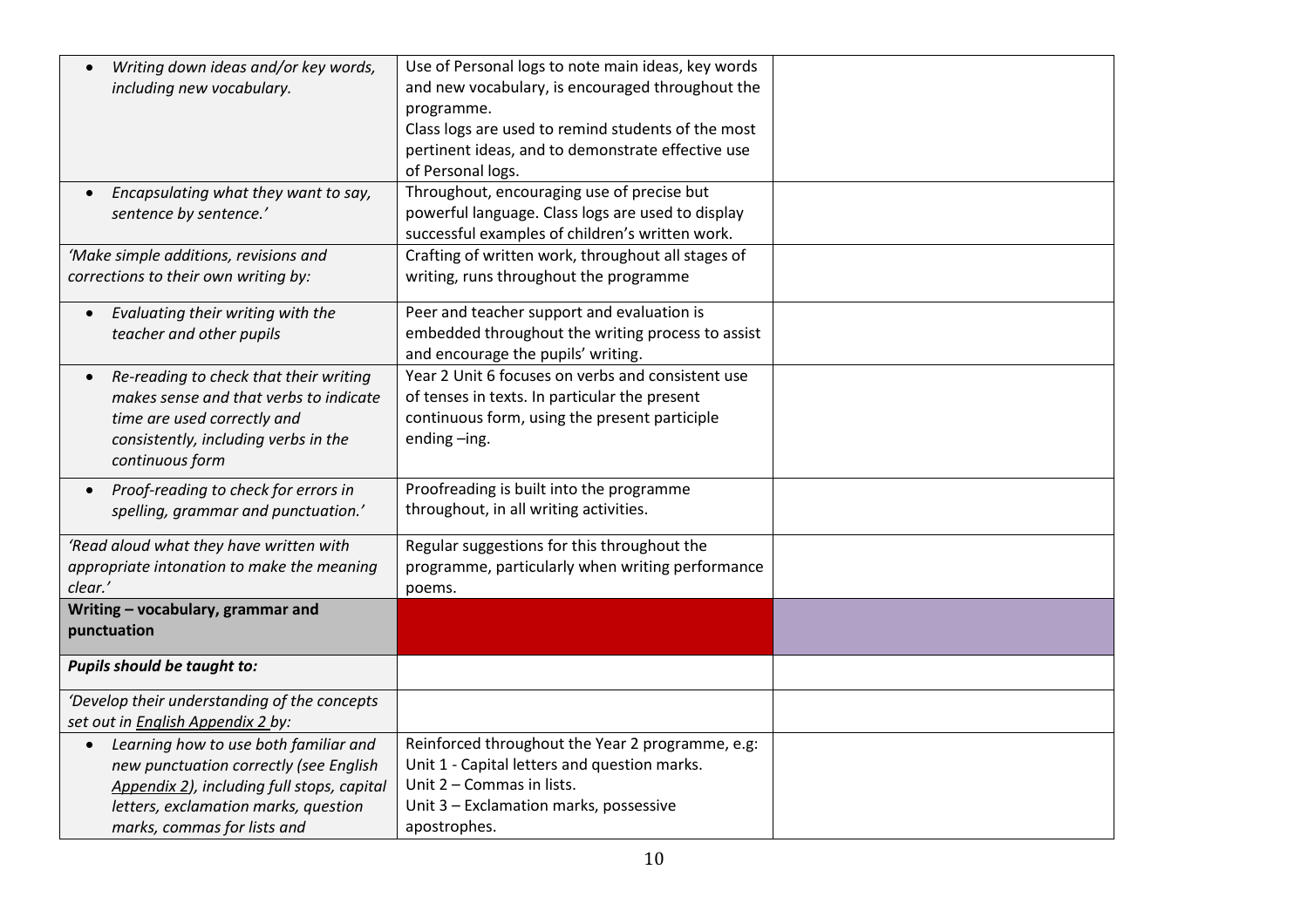| apostrophes for contracted forms and<br>the possessive (singular).'                                            | Unit 5 - Apostrophes for contractions.                                                                                                                                                     |  |
|----------------------------------------------------------------------------------------------------------------|--------------------------------------------------------------------------------------------------------------------------------------------------------------------------------------------|--|
| 'Learn how to use:                                                                                             |                                                                                                                                                                                            |  |
| Sentences with different forms:<br>$\bullet$<br>statement, question, exclamation,<br>command.                  | Unit $1 -$ Questions.<br>Unit 3 - Exclamations and commands.                                                                                                                               |  |
| Expanded noun phrases to describe and<br>$\bullet$<br>specify [for example, the blue butterfly]                | Unit 3.                                                                                                                                                                                    |  |
| The present and past tenses correctly<br>$\bullet$<br>and consistently including the<br>progressive form.      | Unit 6.                                                                                                                                                                                    |  |
| Subordination (using when, if, that, or<br>$\bullet$<br>because) and co-ordination (using or,<br>and, or but). | Unit 4 conjunctions for subordination and co-<br>ordination.                                                                                                                               |  |
| The grammar for year 2 in English<br>$\bullet$<br>Appendix 2.                                                  | See Appendix 2 grid, below.                                                                                                                                                                |  |
| Some features of written Standard<br>$\bullet$<br>English'                                                     | Throughout the programme there is implicit<br>coverage of features of Standard English, such as<br>subject/verb agreements, consistency of tense,<br>appropriate levels of formality, etc. |  |
| 'Use and understand the grammatical<br>terminology in English Appendix 2 in<br>discussing their writing.'      |                                                                                                                                                                                            |  |

| <b>National Curriculum English Appendix 1: Spelling Year 2</b>                                                                 |                                              |                                                    |
|--------------------------------------------------------------------------------------------------------------------------------|----------------------------------------------|----------------------------------------------------|
| <b>English Appendix 1: Spelling Year 2 content</b>                                                                             | <b>Read Write Inc. Literacy and Language</b> | <b>Read Write Inc. Spelling</b>                    |
| 'The /dʒ/ sound spelt as ge and dge at the end<br>of words, and sometimes spelt as g elsewhere<br>in words before e, i and y.' |                                              | Year 2A Unit 10 The j sound.                       |
| 'The /s/ sound spelt c before e, i and y.'                                                                                     |                                              | Year 2A Unit 2 Soft c.                             |
| 'The /n/ sound spelt kn and (less often) gn at                                                                                 |                                              | Year 2A Unit 6 The <i>n</i> sound spelt kn and gn. |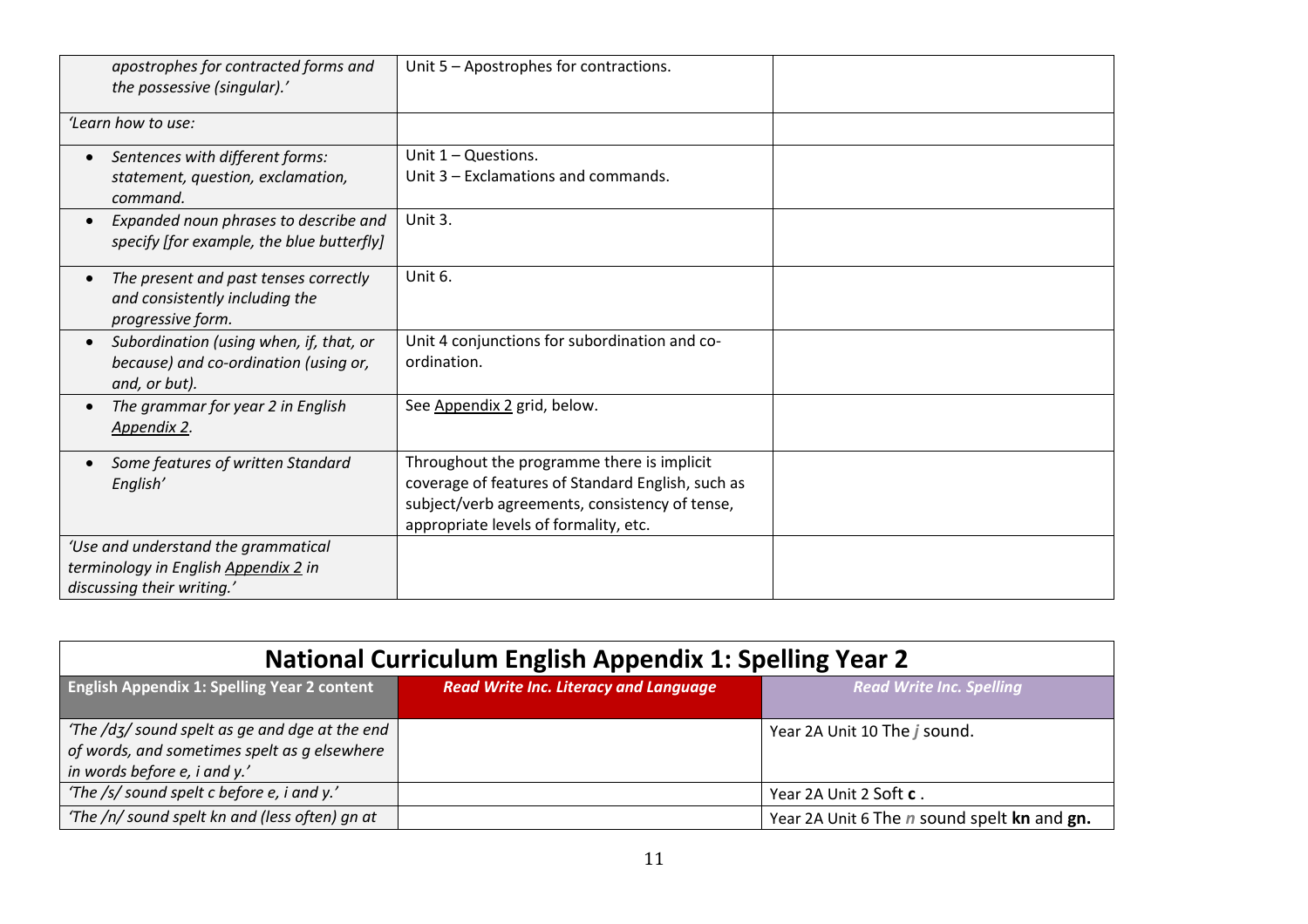| the beginning of words.'                                                                                                             |                                                                                                                                                                                                                                                                                                                                                                                                                  |
|--------------------------------------------------------------------------------------------------------------------------------------|------------------------------------------------------------------------------------------------------------------------------------------------------------------------------------------------------------------------------------------------------------------------------------------------------------------------------------------------------------------------------------------------------------------|
| 'The /r/ sound spelt wr at the beginning of<br>words.'                                                                               | Year 2B Unit 1 The r sound spelt wr.                                                                                                                                                                                                                                                                                                                                                                             |
| 'The /I/ or /al/ sound spelt -le at the end of<br>words.'                                                                            | Year 2B Unit 8 Words ending in -le.                                                                                                                                                                                                                                                                                                                                                                              |
| 'The /l/ or /al/ sound spelt -el at the end of<br>words.'                                                                            | Year 2B Unit 9 Words ending in -el.                                                                                                                                                                                                                                                                                                                                                                              |
| 'The /l/ or /al/ sound spelt -al at the end of<br>words.'                                                                            | Year 2B Unit 10 Words ending in -al.                                                                                                                                                                                                                                                                                                                                                                             |
| 'Words ending -il.'                                                                                                                  | Year 2B Special Focus 3 Words ending in -il<br>and words where s makes the zh sound.                                                                                                                                                                                                                                                                                                                             |
| 'The /ai/ sound spelt -y at the end of words.'                                                                                       | Year 2A Unit 7 The igh sound spelt y.                                                                                                                                                                                                                                                                                                                                                                            |
| 'Adding -es to nouns and verbs ending in -y.'                                                                                        | Year 2B Unit 15 Adding the suffix -es<br>(where the root word ends in y).                                                                                                                                                                                                                                                                                                                                        |
| 'Adding -ed, -ing, -er and -est to a root word<br>ending in -y with a consonant before it.'                                          | Year 2A Unit 13 Adding the suffix -ed (2)<br>(swapping $y$ for i).<br>Year 2B Unit 3 Adding the suffixes -er or -<br>est $(2)$ (swapping $y$ for i).                                                                                                                                                                                                                                                             |
| 'Adding the endings -ing, -ed, -er, -est and -<br>y to words ending in -e with a consonant<br>before it.'                            | Year 2A Unit 4 Adding the suffix -y (2)<br>(to words ending in e).<br>Year 2A Unit 9 Adding the suffix -ing (2)<br>(to words ending in e or ie).<br>Year 2A Unit 14 Adding the suffix -ed (3)<br>(dropping e to add -ed, and revision of<br>doubling final consonant and swapping y for<br>i)<br>Year 2B Unit 2 Adding the suffixes -er or -<br>est (1) (words where no change is needed;<br>words ending in e). |
| 'Adding -ing, -ed, -er, -est and -y to words of<br>one syllable ending in a single consonant<br>letter after a single vowel letter.' | Year 2A Unit 3 Adding the suffix -y (1)<br>(to words ending in a short vowel and a<br>consonant).                                                                                                                                                                                                                                                                                                                |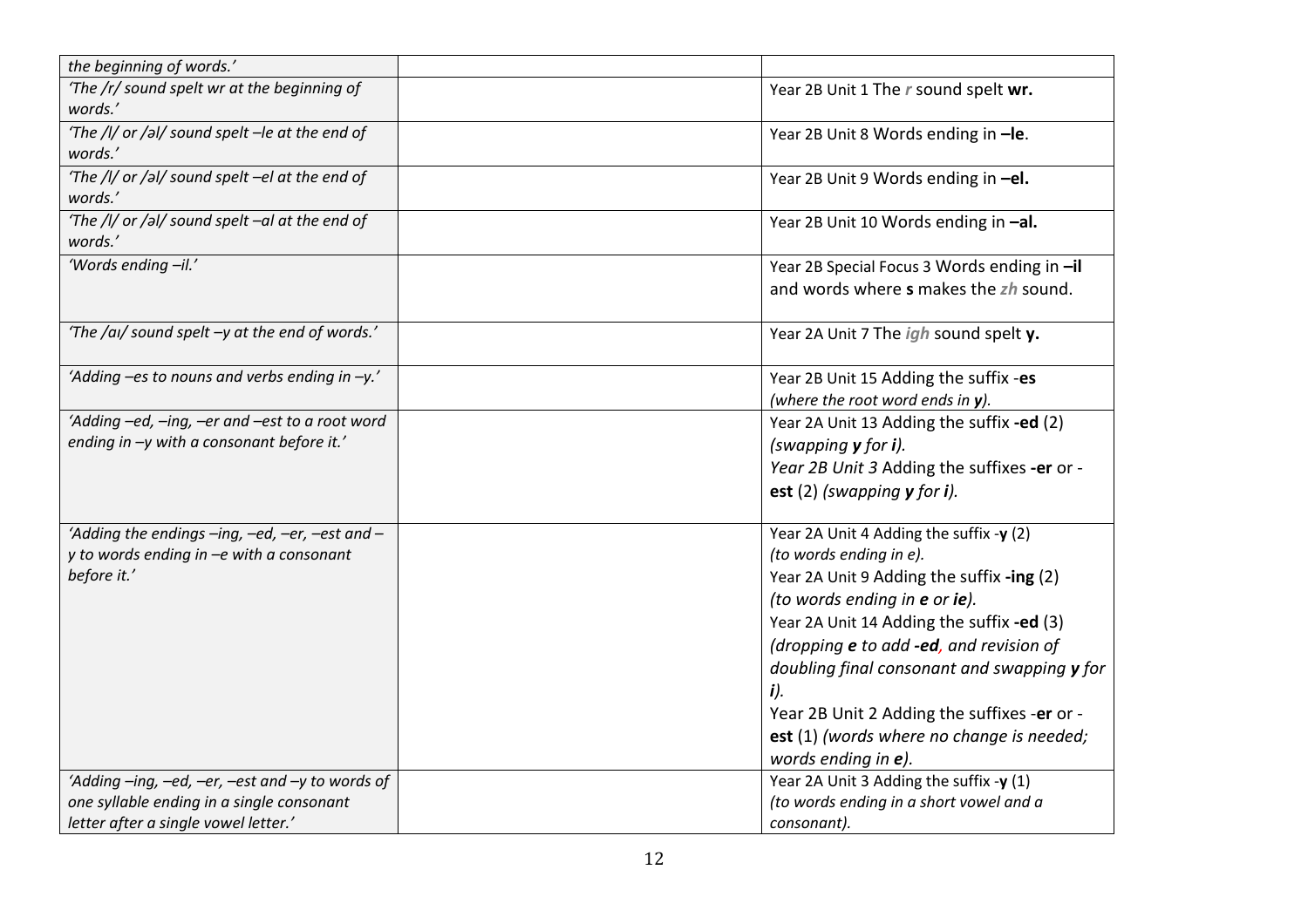|                                               | Year 2A Unit 8 Adding the suffix -ing (1)       |
|-----------------------------------------------|-------------------------------------------------|
|                                               | (to words ending in a short vowel and a         |
|                                               | consonant).                                     |
|                                               | Year 2B Unit 4 Adding the suffixes -er or -     |
|                                               | est (3) (doubling consonant, where the root     |
|                                               | word ends in short vowel plus consonant).       |
| 'The /ɔ:/ sound spelt a before I and II.'     | Year 2A Unit 1 The or sound spelt a before I    |
|                                               | and II.                                         |
| 'The /^/ sound spelt o.'                      | Year 2A Special Focus 6 The u sound spelt o,    |
|                                               | and the or sound spelt ar after w.              |
| 'The /i:/ sound spelt -ey.'                   | Year 2B Unit 5 The ee sound spelt ey.           |
| 'The /p/ sound spelt a after w and qu.'       | Year 2A Unit 11 The o sound spelt a after w     |
|                                               | and qu.                                         |
| 'The /3:/ sound spelt or after w.'            | Year 2B Special Focus 5 The ir sound spelt or   |
|                                               | after w.                                        |
| 'The /ɔ:/ sound spelt ar after w.'            | Year 2A Special Focus 6 The u sound spelt o,    |
|                                               | and the or sound spelt ar after w.              |
| 'The $\frac{1}{3}$ sound spelt s.'            | Year 2B Special Focus 3 Words ending in -il and |
|                                               | words where s makes the zh sound.               |
| 'The suffixes -ment, -ness, -ful, -less and - | Year 2A Unit 5, -ly Adding the suffix -ly       |
| Iy.'                                          | (to words to make adverbs).                     |
|                                               | Year 2B Unit 6, -ness (1) Adding the suffix -   |
|                                               | ness (1) (adding to a root word with no         |
|                                               | change to the root word).                       |
|                                               | Year 2B Unit 7, -ness (2) Adding the suffix     |
|                                               | -ness $(2)$ (swapping $y$ to i).                |
|                                               | Year 2B Unit 11, -ful Adding the suffix -ful    |
|                                               | Year 2B Unit 12, -less Adding the suffix        |
|                                               | -less.                                          |
|                                               | Year 2B Unit 13, -ment Adding the suffix        |
|                                               | -ment.                                          |
| 'Contractions.'                               | Year 2A Special Focus 5 Contractions and        |
|                                               | apostrophes.                                    |
|                                               | Year 2B Special Focus 6 Contractions and        |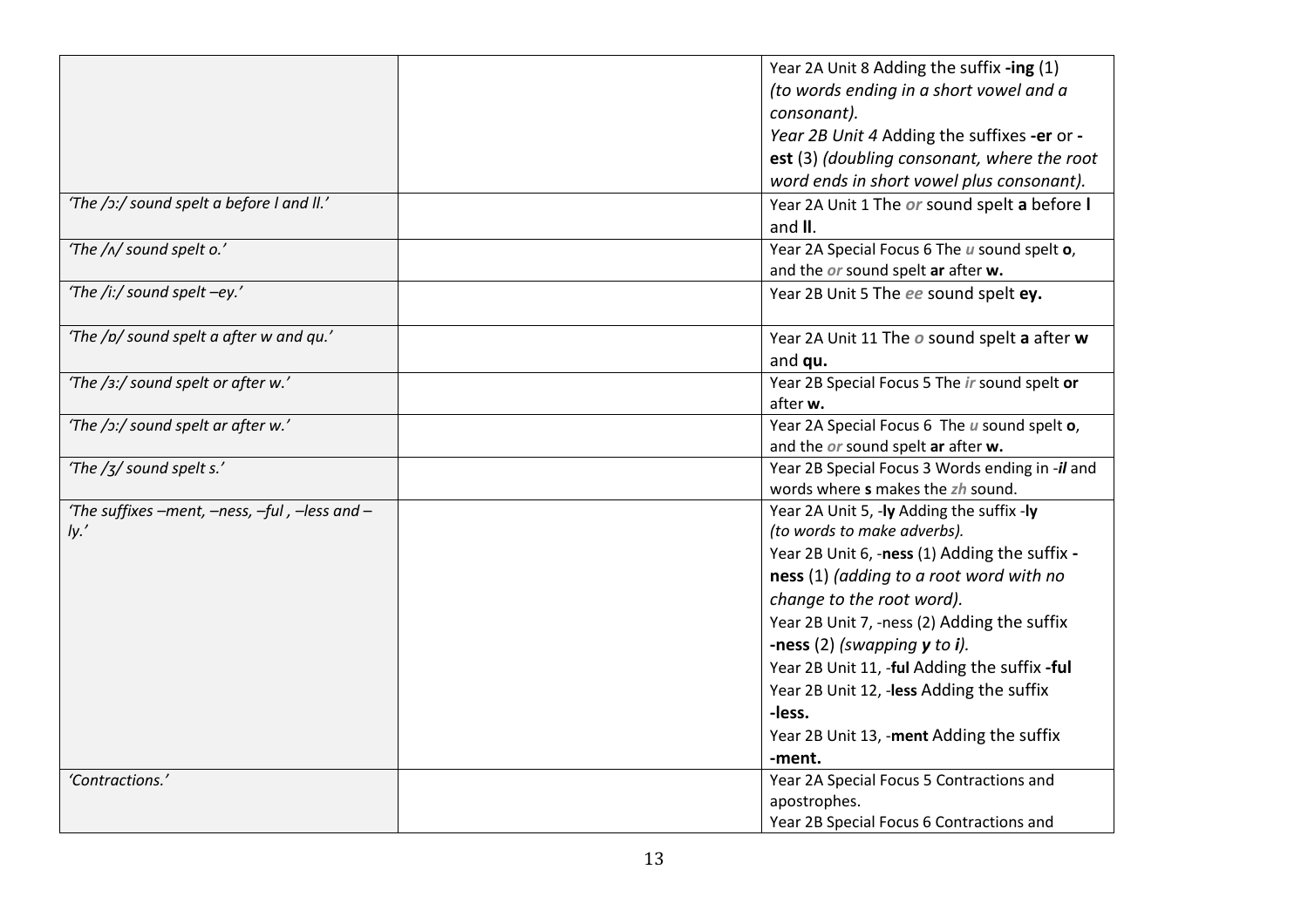|                                           | apostrophes.                                      |
|-------------------------------------------|---------------------------------------------------|
| 'Possessive apostrophe (singular nouns).' | Year 2A Special Focus 5 Contractions and          |
|                                           | apostrophes.                                      |
|                                           | Year 2B Special Focus 7 Possessive                |
|                                           | apostrophes.                                      |
| 'Words ending in -tion.'                  | Year 2B Unit 14 Words ending in -tion.            |
| 'Homophones and near-homophones.'         | Year 2A Special Focus 2 Homophones.               |
|                                           | Year 2A Special Focus 4 Homophones.               |
|                                           | Year 2B Special Focus 2 Homophones.               |
| 'Common exception words.'                 | Red words (including all the common exception     |
|                                           | words for Year 2) are on printable display copies |
|                                           | in the online materials. These words are used in  |
|                                           | a variety of activities, such as Jumping red      |
|                                           | words, Dictation and Words to log and Learn.      |

| <b>English Appendix 2: Vocabulary, grammar</b><br>and punctuation content Year 2                                                      | <b>Read Write Inc. Literacy and Language</b>                            | <b>Read Write Inc. Spelling</b> |
|---------------------------------------------------------------------------------------------------------------------------------------|-------------------------------------------------------------------------|---------------------------------|
| <b>Word</b>                                                                                                                           |                                                                         |                                 |
| 'Formation of <b>nouns</b> using <b>suffixes</b> such as $-$<br>ness, -er and by compounding [for example,<br>whiteboard, superman].' | Unit 2 - Compound words.                                                |                                 |
| 'Formation of <b>adjectives</b> using <b>suffixes</b> such as<br>$-ful, -less.'$                                                      | Unit $1$ – Suffixes –ful, -less.                                        |                                 |
| 'Use of suffixes -er, -est, in adjectives and the<br>use of -ly in Standard English to turn<br>adjectives into adverbs.'              | Unit 2 - Suffixes -er and -est.<br>Unit 4 - Suffix -/y to form adverbs. |                                 |
| Sentence                                                                                                                              |                                                                         |                                 |
| 'Subordination (using when, if, that, because)<br>and co-ordination (using or, and, but).'                                            | Unit 4 - Conjunctions for subordination and co-<br>ordination.          |                                 |
| 'Expanded noun phrases for description and<br>specification [for example, the blue butterfly,<br>plain flour, the man in the moon].'  | Unit 3.                                                                 |                                 |
| 'How the grammatical patterns in a sentence                                                                                           | Unit $1 -$ Questions.                                                   |                                 |